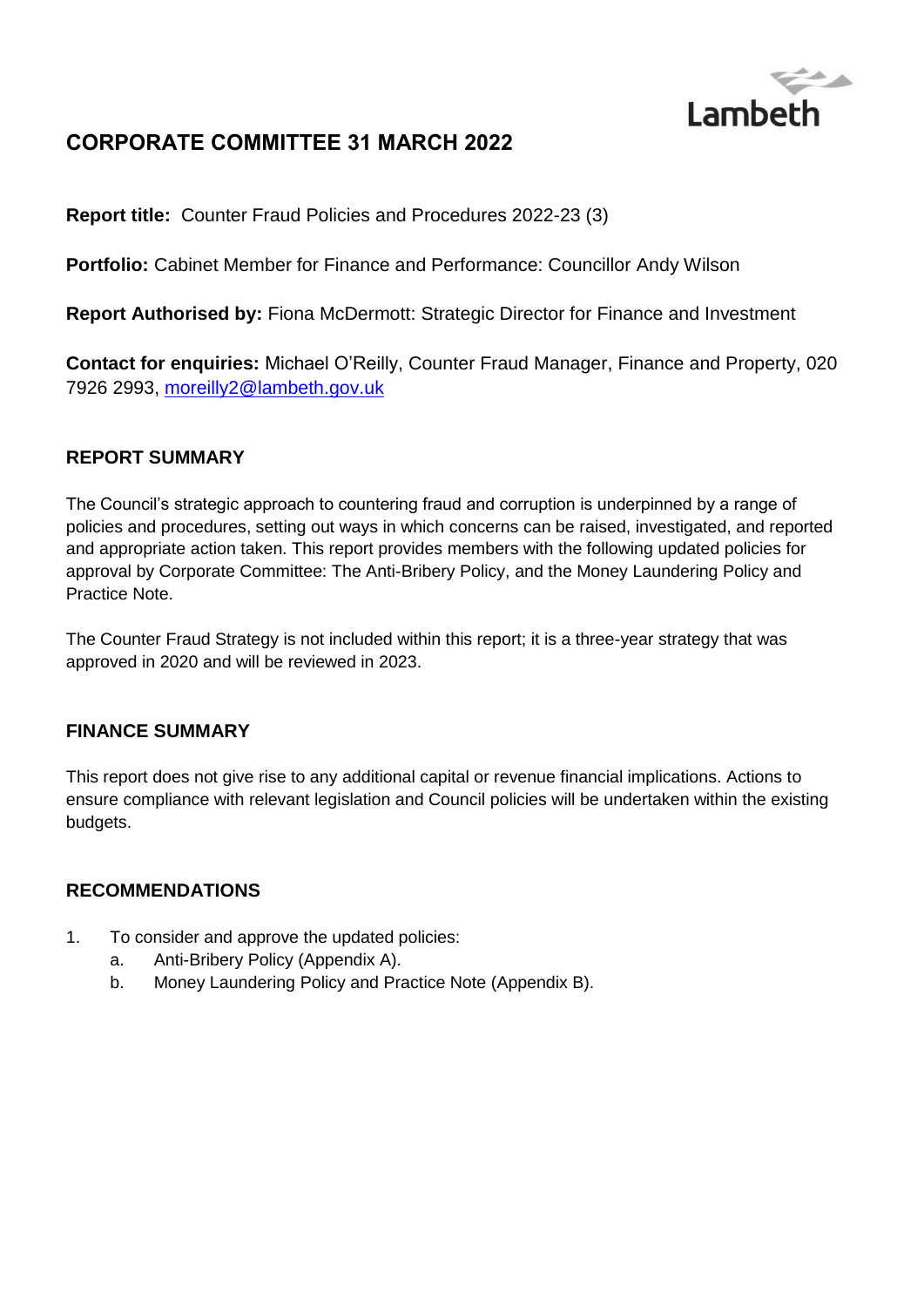## **1. CONTEXT**

1.1 The Corporate Committee performs the 'Audit Committee' role at Lambeth. This includes approving the Counter Fraud policies and procedures every year.

## **2. PROPOSAL AND REASONS**

- 2.1 The report provides Members with revisions to the Council's counter fraud and corruption policies which are proposed to the Committee for approval following the annual review of all such policies by officers.
- 2.2 The Counter Fraud Policy and Fraud Response Plan were shared with Corporate Committee in December 2021. The Whistleblowing Policy and Procedure was shared with Committee in January 2022. Sharing the updated policies over three meetings will allow more time for Committee to analyse each policy and seek clarification on any elements of individual policies.
- 2.3 A summary of the items attached as appendices is included below, including an outline of any key changes to the documents from the previous year.

**A. Anti-Bribery Policy**– there have been no significant changes to this policy other than ensuring references to officers are up to date.

**B. Money Laundering Policy and Practice Note** – there have been no significant changes to this policy other than ensuring references to officers are up to date.

- 2.4 It is important that the Council has policies and procedures in place that are fit for purpose and are effective in preventing, detecting, and investigating fraud where it occurs. The review of the counter fraud policies and procedures was identified as being a key aspect of the governance requirements for audit committees as set out by CIPFA in their publication on the Role of the Head of Internal Audit. In the main, only minor changes were required, including reflecting changes in the Council's officer structure and responsibilities. The updated policies are presented in the appendices to this report for approval, can be located [here,](https://moderngov.lambeth.gov.uk/ieIssueDetails.aspx?IId=64298&PlanId=0&Opt=3#AI49744) and are summarised as follows:
- 2.5 The Anti-Bribery Policy sets out how the Council meets the requirements of the Bribery Act 2010 to have adequate arrangements in place to prevent and detect instances of bribery and corruption.
- 2.6 The Anti-Money Laundering Policy sets out the actions for officers who deal with transactions where the potential for money laundering exists.

## **3. FINANCE**

3.1 This report does not give rise to any additional capital or revenue financial implications. Actions to ensure compliance with relevant legislation and Council policies will be undertaken within the existing budgets.

## **4. LEGAL AND DEMOCRACY**

4.1 The Bribery Act 2010 created a new criminal corporate offence of failing to prevent bribery by a person associated with it, which includes employees, agents, and subsidiaries. To establish a defence to such a charge, an organisation would need to be able to demonstrate it has adequate anti-bribery procedures in place. The Ministry of Justice have published guidance on "adequate procedures" under the Act, which is aimed at assisting commercial organisations to understand what constitutes "adequate procedures". The guidance indicates that "adequate procedures"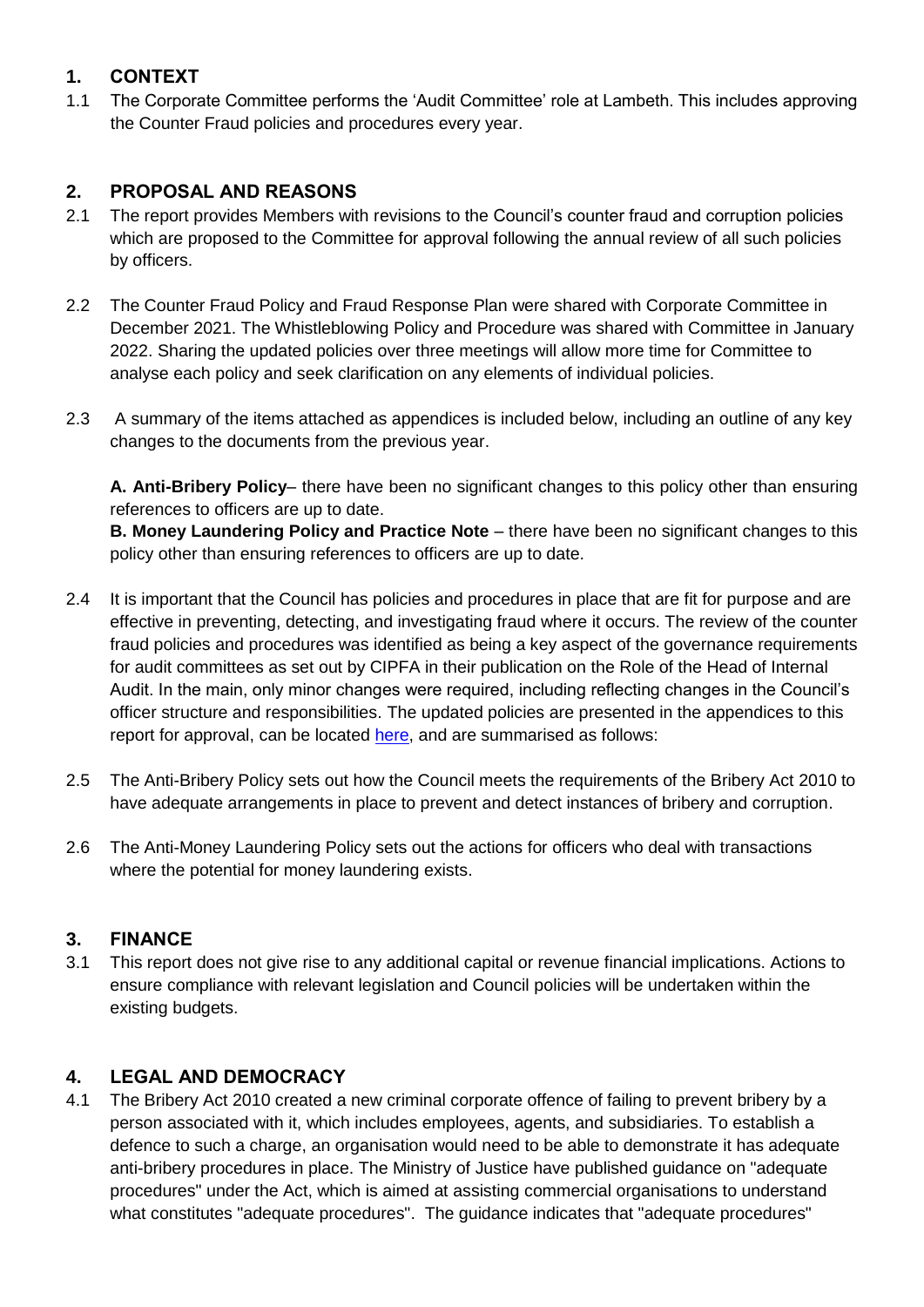should be built around 6 principles: proportionality; top level commitment to bribery prevention; risk assessment; due diligence; communication; and, monitoring and review.

4.2 There were no further comments from Democratic Services.

### **5. CONSULTATION AND CO-PRODUCTION**

5.1 Officers and Members were consulted in drafting this report

### **6. RISK MANAGEMENT**

- 6.1 Failure to deliver the Counter Fraud Service would result in fraud not being tackled effectively.
- 6.2 Fraud and corruption risks considered as part of the Council's risk management arrangements. Implementing programmes and controls to prevent, deter and detect fraudulent and related activity will mitigate the council's exposure to fraud risks and minimise losses

## **7. EQUALITIES IMPACT ASSESSMENT**

7.1 An EIA has been suggested by Legal Services for each Counter Fraud policy. These have been prepared and shared with Equalities for review. Once these have been approved, they will be shared with the Committee.

## **8. COMMUNITY SAFETY**

8.1 Not applicable.

## **9. ORGANISATIONAL IMPLICATIONS Environmental**

9.1 None.

### **Health**

9.2 None.

### **Corporate Parenting**

9.3 None.

### **Staffing and accommodation**

9.4 None.

### **Responsible Procurement**

9.5 None.

### **10. TIMETABLE FOR IMPLEMENTATION**

10.1 Not applicable.